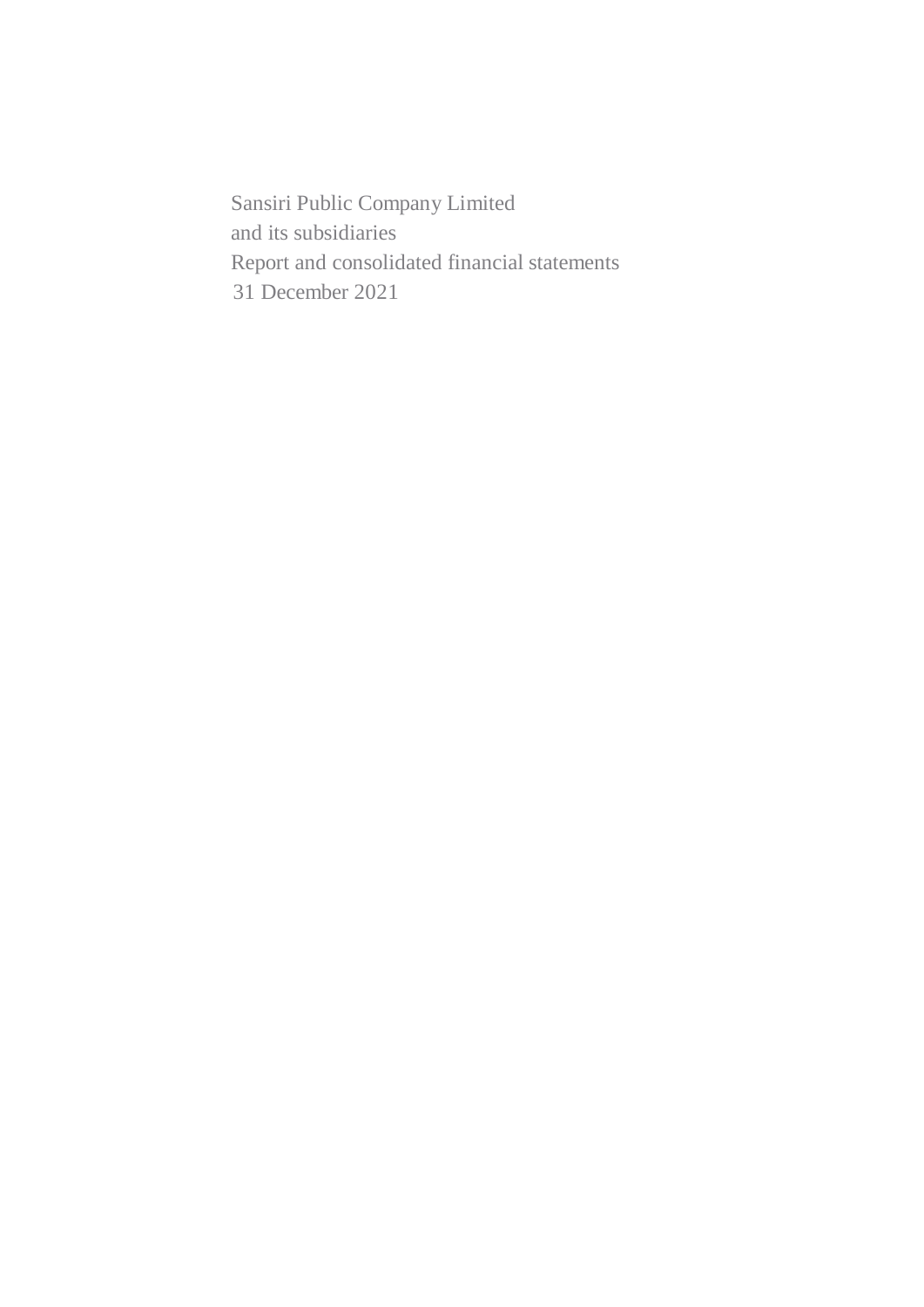## **Independent Auditor's Report**

To the Shareholders of Sansiri Public Company Limited

### **Opinion**

I have audited the accompanying consolidated financial statements of Sansiri Public Company Limited and its subsidiaries (the Group), which comprise the consolidated statement of financial position as at 31 December 2021, and the related consolidated statements of comprehensive income, changes in shareholders' equity and cash flows for the year then ended, and notes to the consolidated financial statements, including a summary of significant accounting policies, and have also audited the separate financial statements of Sansiri Public Company Limited for the same period.

In my opinion, the financial statements referred to above present fairly, in all material respects, the financial position of Sansiri Public Company Limited and its subsidiaries and of Sansiri Public Company Limited as at 31 December 2021, their financial performance and cash flows for the year then ended in accordance with Thai Financial Reporting Standards.

## **Basis for Opinion**

I conducted my audit in accordance with Thai Standards on Auditing. My responsibilities under those standards are further described in the *Auditor's Responsibilities for the Audit of the Financial Statements* section of my report. I am independent of the Group in accordance with the Code of Ethics for Professional Accountants as issued by the Federation of Accounting Professions as relevant to my audit of the financial statements, and I have fulfilled my other ethical responsibilities in accordance with the Code. I believe that the audit evidence I have obtained is sufficient and appropriate to provide a basis for my opinion.

## **Key Audit Matters**

Key audit matters are those matters that, in my professional judgement, were of most significance in my audit of the financial statements of the current period. These matters were addressed in the context of my audit of the financial statements as a whole, and in forming my opinion thereon, and I do not provide a separate opinion on these matters.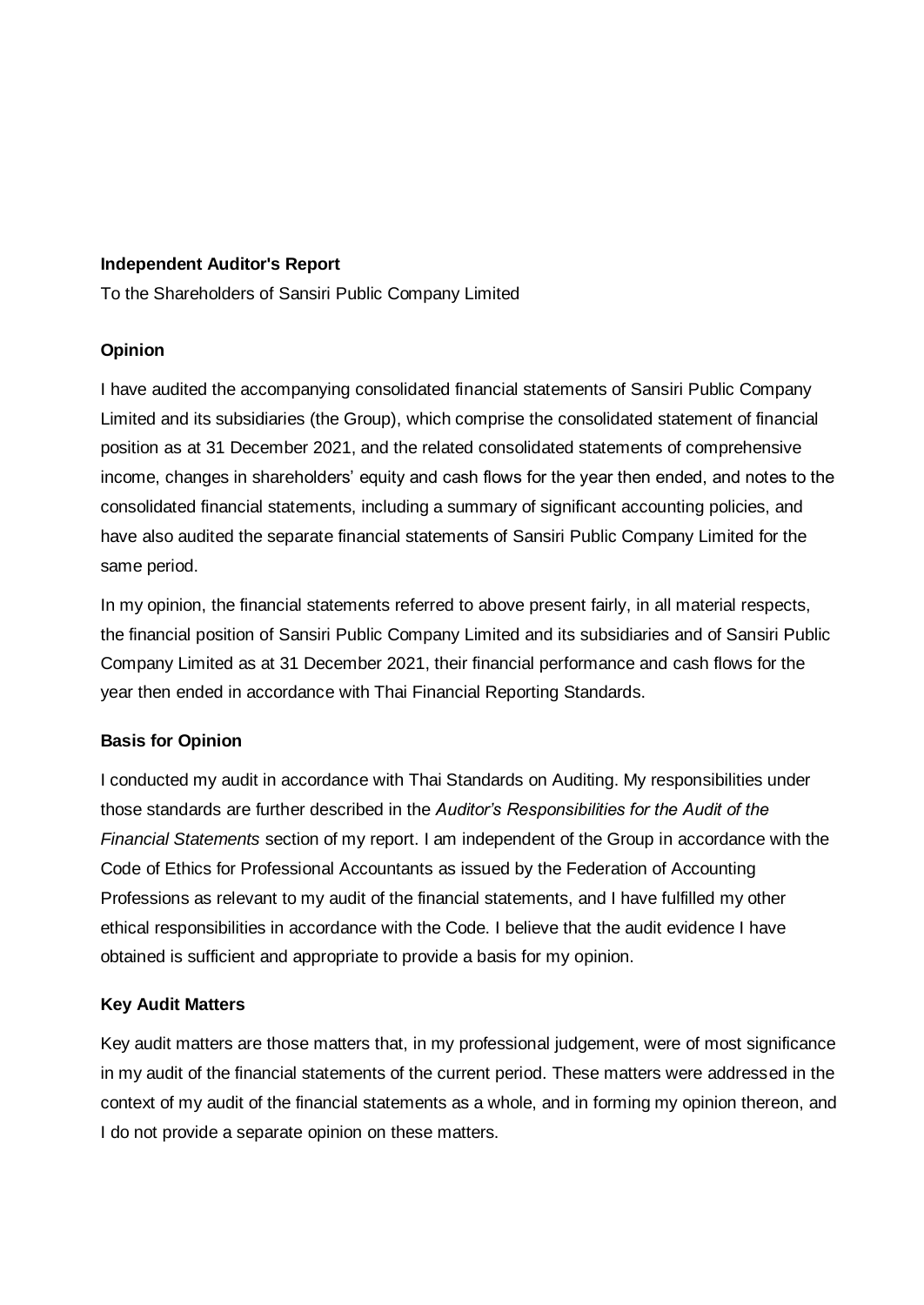I have fulfilled the responsibilities described in the *Auditor's Responsibilities for the Audit of the Financial Statements* section of my report, including in relation to these matters. Accordingly, my audit included the performance of procedures designed to respond to my assessment of the risks of material misstatement of the financial statements. The results of my audit procedures, including the procedures performed to address the matters below, provide the basis for my audit opinion on the accompanying financial statements as a whole.

Key audit matters and how audit procedures respond for each matter are described below.

## *Recognition of revenue from sales of real estate*

Revenue from sales of real estate is the most significant amount in the statements of comprehensive income and it is a key performance indication in the real estate industry on which the financial statements' users focus. In addition, the Group have a significant number of property units for sale and property sale agreements. Therefore I focused on the occurrence of revenue from sale of real estate that recognised and presented in the financial statements, and the relation between business and revenue as a key audit matter.

I have examined the recognition of revenue from sales of real estate of the Group by:

- Assessing and testing the Group's IT system and their internal controls with respect to the cycle of revenue from sale of real estate by making enquiry of responsible executives, gaining an understanding of the controls and selecting representative samples to test the operation of the designed controls.
- Applying a sampling method to select sales agreements to assess whether recognition of revenue from sales of real estate was consistent with the conditions of the relevant agreements, and whether it was in compliance with the Group's policy.
- On a sampling basis, examining supporting documents for actual sales transactions occurring during the year and near the end of the accounting period.
- Performing analytical procedures on disaggregated data to detect possible irregularities in sales transactions of revenue from sales of real estate throughout the period.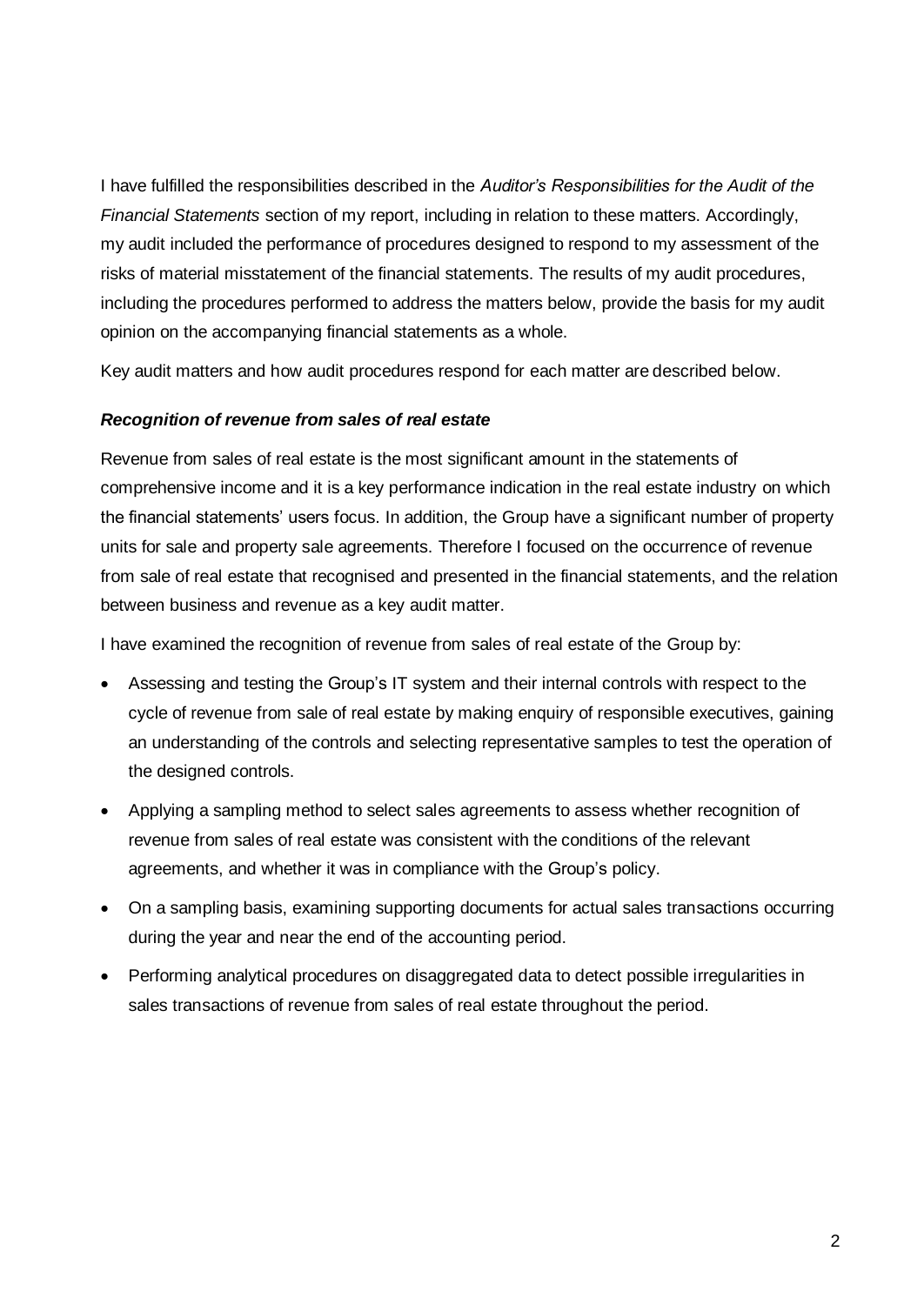#### *Real estate development for sales*

Estimating the net realisable value of real estate development for sales, as disclosed in Note 9 to the financial statements, is an area of significant management judgement, particularly with regard to the estimation of allowance for diminution in the value of real estate development for sales with impairment indicators. This requires detailed analysis of the real estate nature, the competitive environment, economic circumstances and the situation within real estate business. Therefore I focused on the estimating of allowance for diminution in value of real estate development for sales.

I gained an understanding of the internal controls of the Group relevant to the determination of allowance for diminution in value of real estate development for sales by making enquiry of responsible executives, and assessed the method and the assumptions applied by management in determining such allowance. The procedures that I performed included:

- Reviewing the basis applied in determining the allowance for diminution in value of real estate development for sales, the consistency of the application of that basis, and the rationale for the recording of allowance for diminution in the value of real estate development for sales.
- Comparing the holding periods of the real estate development for sales and their movements with indicators of lower than normal inventory turnover including the consideration of related internal and external information to assess whether real estate development projects have any impairment indicators.
- Comparing details of sales transactions occurring after the date of the financial statements with the cost of real estate development costs for each project.
- Reviewing the estimation of the net realisable value of real estate development for sales prepared by the management of the Group or appraisal reports of independent appraisers.

#### *Goodwill and intangible assets – hotel management agreements*

The assessment of impairment of goodwill and intangible assets (hotel management agreements) is a significant accounting estimate requiring management to exercise a high degree of judgment in identifying the cash generating units, estimating the cash inflows that are expected to be generated from that group of assets in the future, and setting an appropriate discount rate and long-term growth rate as discussed in Notes 21 and 22 to the financial statements. Therefore I focused on the assessment of the impairment of goodwill and intangible assets.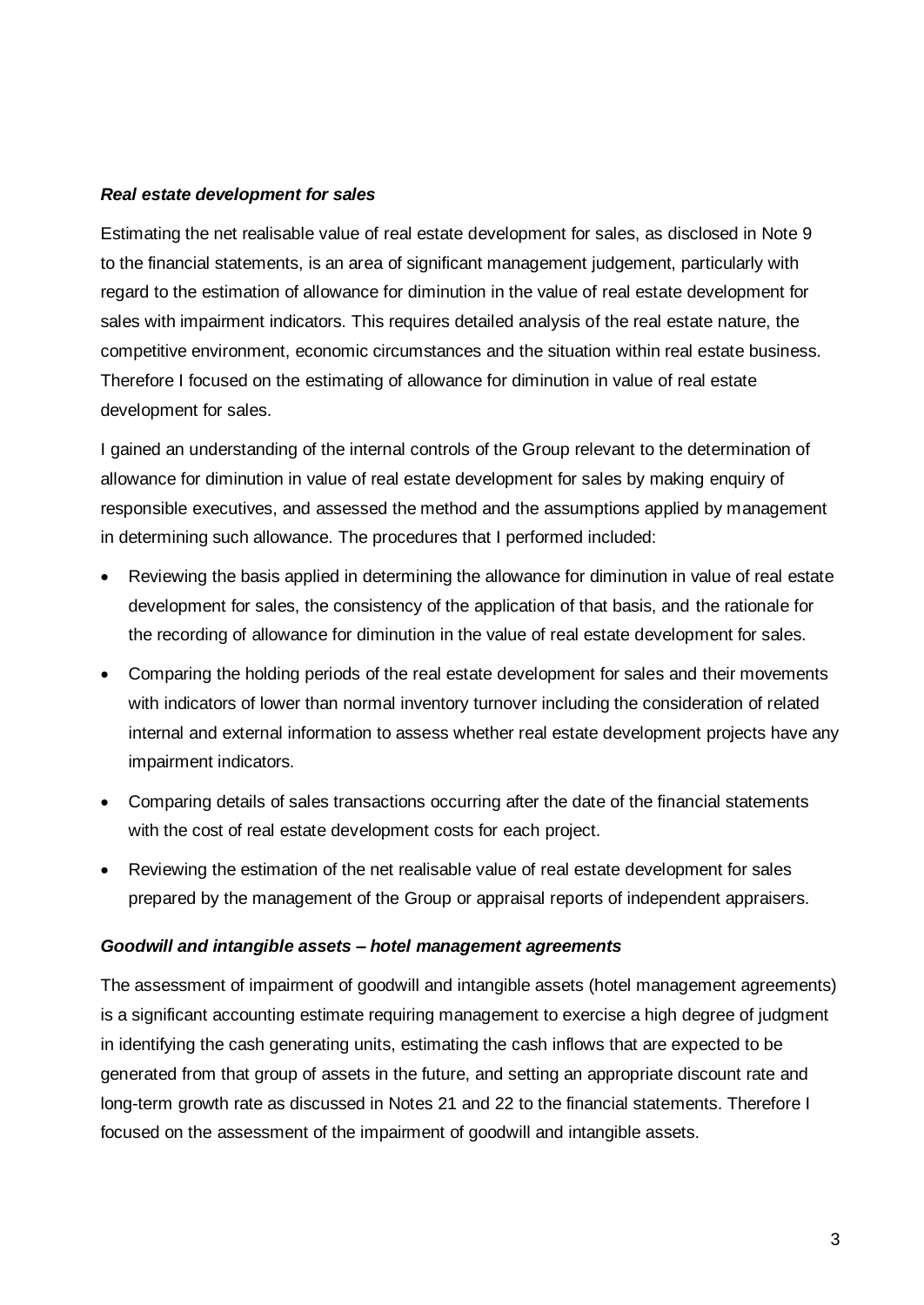I and the overseas subsidiary's auditor assessed the identification of cash generating units and the financial models selected by management and their independent valuer by gaining an understanding of management's decision-making process and assessing whether the decisions made were consistent with how assets are utilised. In addition, I tested the significant assumptions applied by management and their independent valuer in preparing estimates of the cash flows expected to be realised from the assets, by comparing those assumptions with information from both internal and external sources and comparing past cash flow projections to actual operating results in order to evaluate the exercise of management judgment in estimating the cash flow projections. I and the overseas subsidiary's auditor also evaluated the discount rate applied by the independent valuer through analysis of the moving average finance costs of the overseas subsidiary and of the industry. I and the overseas subsidiary's auditor evaluated the competence and capability of the independent valuer and gain understanding of nature, scope and objectives of the independent valuer's work. In addition, I involved internal expert to assist in the assessment of this information by comparing it to external sources based on an expert's knowledge and past experience, tested the calculation of the realisable values of the assets using the selected financial model and considered the impact of changes in key assumptions on those realisable values, especially changes in the discount rate and long-term revenue growth rates. Moreover, I and the overseas subsidiary's auditor reviewed the disclosures made with respect to the impairment assessment for goodwill and intangible assets, as well as sensitivity of the impact of changes in key assumptions to the cash flow projections.

#### **Other Information**

Management is responsible for the other information. The other information comprises the information included in annual report of the Group, but does not include the financial statements and my auditor's report thereon. The annual report of the Group is expected to be made available to me after the date of this auditor's report.

My opinion on the financial statements does not cover the other information and I do not express any form of assurance conclusion thereon.

In connection with my audit of the financial statements, my responsibility is to read the other information and, in doing so, consider whether the other information is materially inconsistent with the financial statements or my knowledge obtained in the audit or otherwise appears to be materially misstated.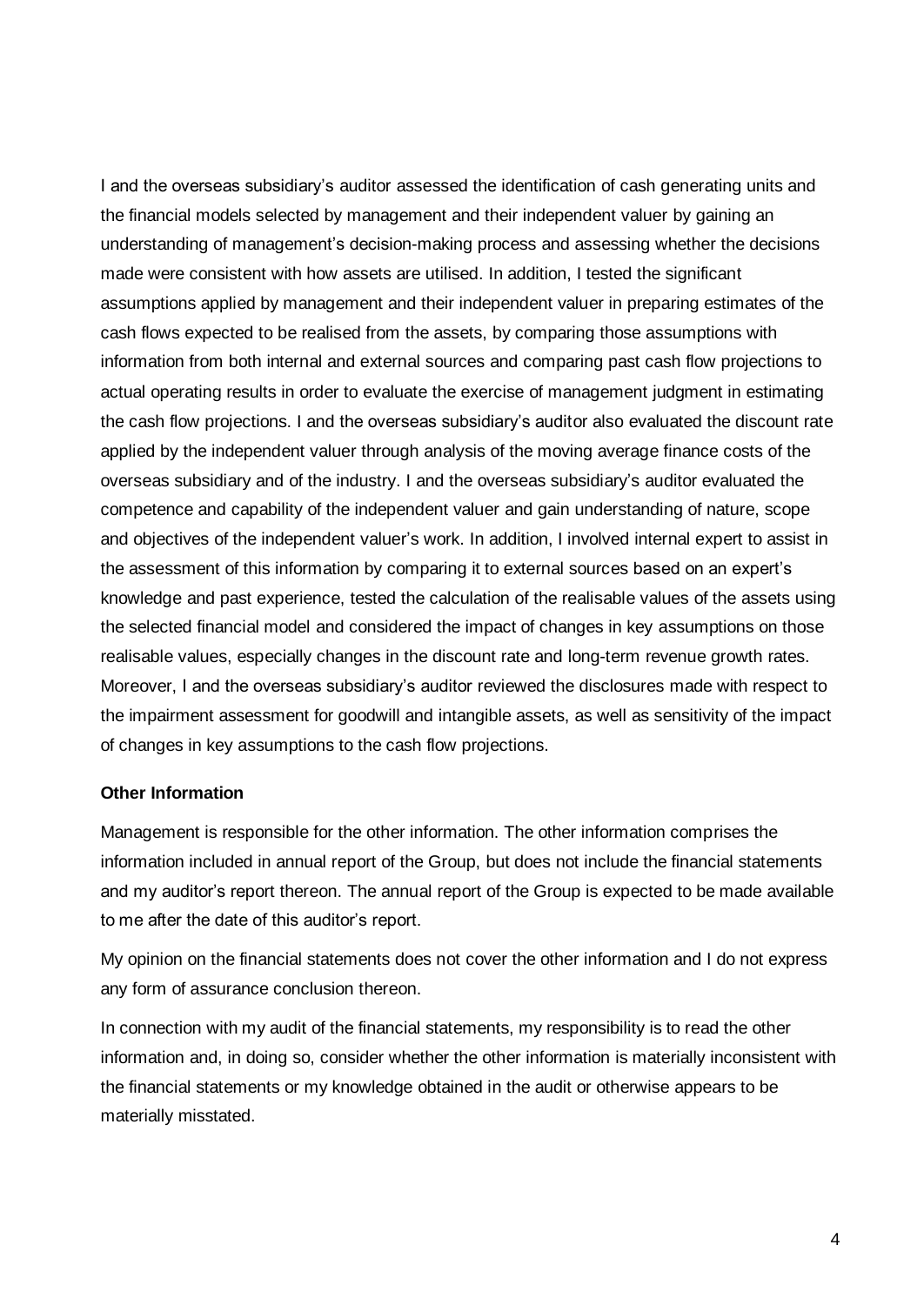When I read the annual report of the Group, if I conclude that there is a material misstatement therein, I am required to communicate the matter to those charged with governance for correction of the misstatement.

# **Responsibilities of Management and Those Charged with Governance for the Financial Statements**

Management is responsible for the preparation and fair presentation of the financial statements in accordance with Thai Financial Reporting Standards, and for such internal control as management determines is necessary to enable the preparation of financial statements that are free from material misstatement, whether due to fraud or error.

In preparing the financial statements, management is responsible for assessing the Group's ability to continue as a going concern, disclosing, as applicable, matters related to going concern and using the going concern basis of accounting unless management either intends to liquidate the Group or to cease operations, or has no realistic alternative but to do so.

Those charged with governance are responsible for overseeing the Group's financial reporting process.

#### **Auditor's Responsibilities for the Audit of the Financial Statements**

My objectives are to obtain reasonable assurance about whether the financial statements as a whole are free from material misstatement, whether due to fraud or error, and to issue an auditor's report that includes my opinion. Reasonable assurance is a high level of assurance, but is not a guarantee that an audit conducted in accordance with Thai Standards on Auditing will always detect a material misstatement when it exists. Misstatements can arise from fraud or error and are considered material if, individually or in the aggregate, they could reasonably be expected to influence the economic decisions of users taken on the basis of these financial statements.

As part of an audit in accordance with Thai Standards on Auditing, I exercise professional judgement and maintain professional skepticism throughout the audit. I also:

 Identify and assess the risks of material misstatement of the financial statements, whether due to fraud or error, design and perform audit procedures responsive to those risks, and obtain audit evidence that is sufficient and appropriate to provide a basis for my opinion. The risk of not detecting a material misstatement resulting from fraud is higher than for one resulting from error, as fraud may involve collusion, forgery, intentional omissions, misrepresentations, or the override of internal control.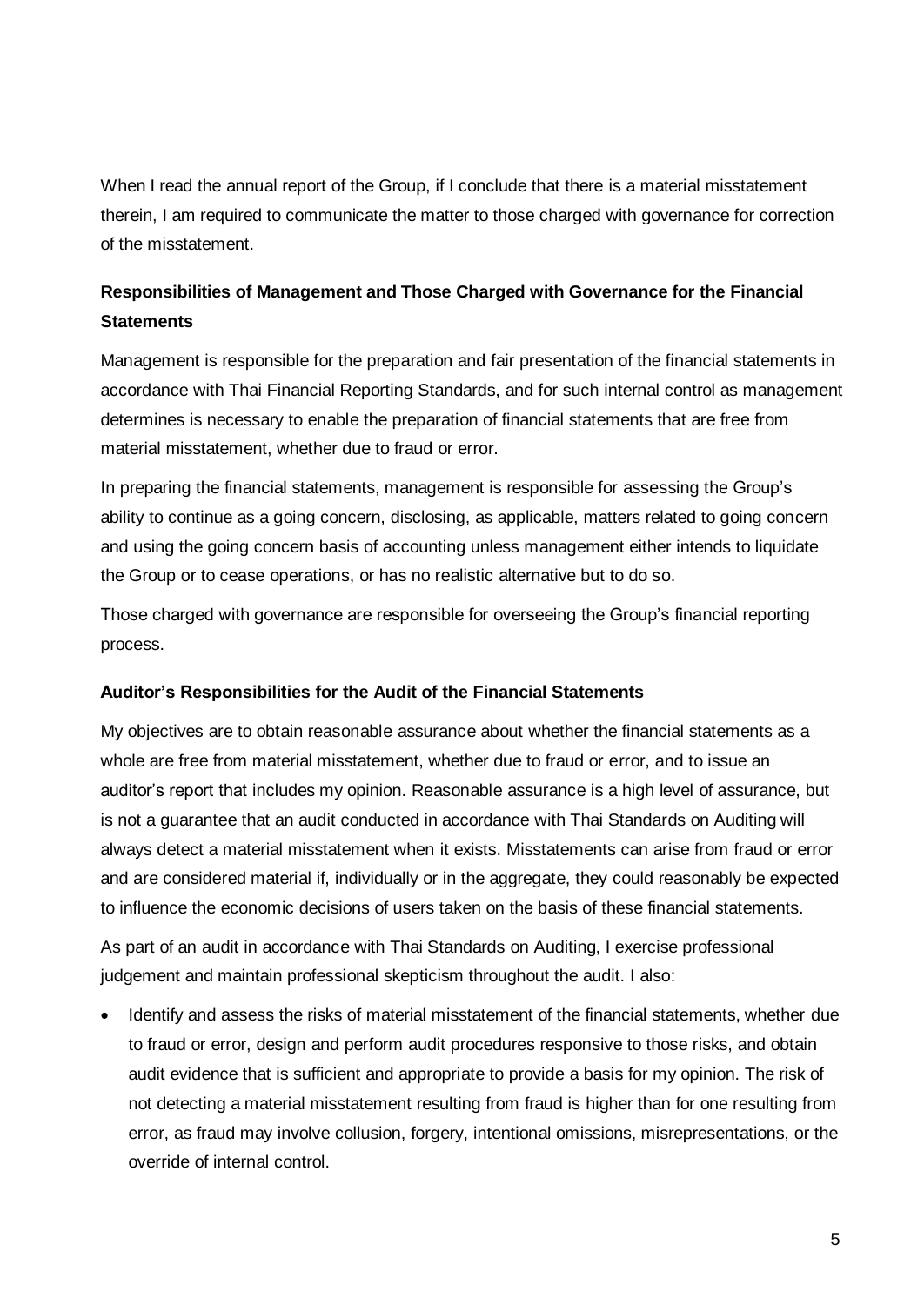- Obtain an understanding of internal control relevant to the audit in order to design audit procedures that are appropriate in the circumstances, but not for the purpose of expressing an opinion on the effectiveness of the Group's internal control.
- Evaluate the appropriateness of accounting policies used and the reasonableness of accounting estimates and related disclosures made by management.
- Conclude on the appropriateness of management's use of the going concern basis of accounting and, based on the audit evidence obtained, whether a material uncertainty exists related to events or conditions that may cast significant doubt on the Group's ability to continue as a going concern. If I conclude that a material uncertainty exists, I am required to draw attention in my auditor's report to the related disclosures in the financial statements or, if such disclosures are inadequate, to modify my opinion. My conclusions are based on the audit evidence obtained up to the date of my auditor's report. However, future events or conditions may cause the Group to cease to continue as a going concern.
- Evaluate the overall presentation, structure and content of the financial statements, including the disclosures, and whether the financial statements represent the underlying transactions and events in a manner that achieves fair presentation.
- Obtain sufficient appropriate audit evidence regarding the financial information of the entities or business activities within the Group to express an opinion on the consolidated financial statements. I am responsible for the direction, supervision and performance of the group audit. I remain solely responsible for my audit opinion.

I communicate with those charged with governance regarding, among other matters, the planned scope and timing of the audit and significant audit findings, including any significant deficiencies in internal control that I identify during my audit.

I also provide those charged with governance with a statement that I have complied with relevant ethical requirements regarding independence, and to communicate with them all relationships and other matters that may reasonably be thought to bear on my independence, and where applicable, related safeguards.